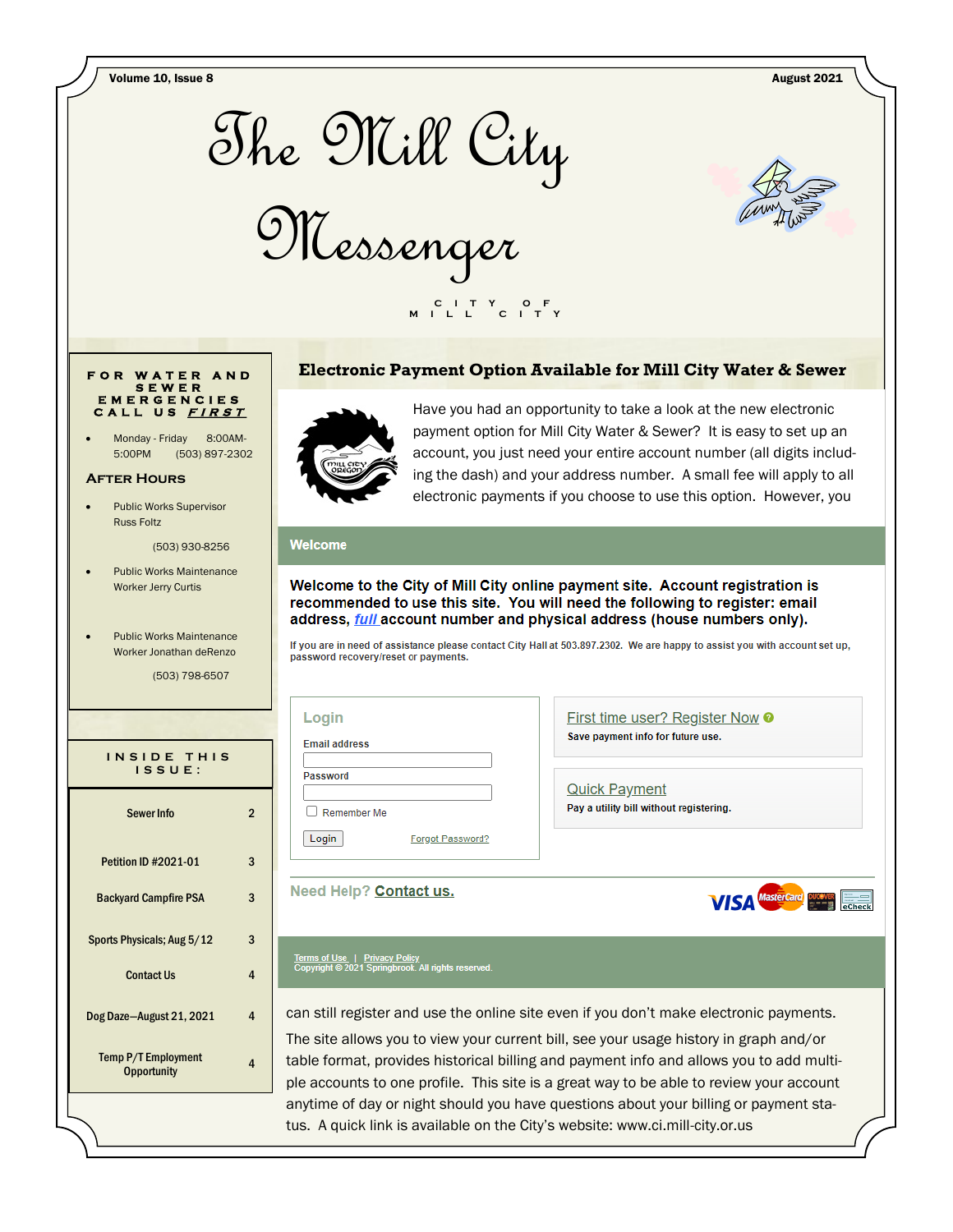#### **I have an issue with my sewer, am I responsible or is the City?**

Have you ever wondered about your sewer system? Who is responsible when you experience a plugged sewer or back up? The schematic below shows how the typical connection is made between the home and the main line within the right-of-way and is a good visual to help understand the answers.

Upon installation, final inspection of an interceptor tank and recording of an easement authorizing entry onto the private property, the City takes ownership of and maintenance responsibility for the tank and line from the tank to the main line. The homeowner is responsible for the line from the tank to the home, including the cleanouts.

The cleanouts located between the tank and the house are easily accessible ports used to check the tank for possible plugs within the service line. If the City is called to inspect the tank, public works will use the cleanout as their first point of entry to determine the cause.

Generally, sewer issues can be resolved by unplugging clogs at the cleanout, which are caused by a build up of soaps, grease and other chemicals put down your drains. However, if the inspection shows that things are flowing freely into the interceptor tank, the cause of internal plugs or slow drains can be determined to be from within the homes plumbing lines. In this case the homeowner will need to try to clear the line by using a plumbing snake or calling a professional in to assist in finding the problem.

Regardless of whether you believe the cause is internal or not, the City should *always* be your first call if you are having sewer issues. By calling us first you can avoid potentially unnecessary costs for a plumber. Public works employees are always available, even on weekends and holidays for emergency issues. Phone numbers can be found under the 'contact us' portion of this newsletter or by calling City Hall after hours and listening to the voicemail announcement.

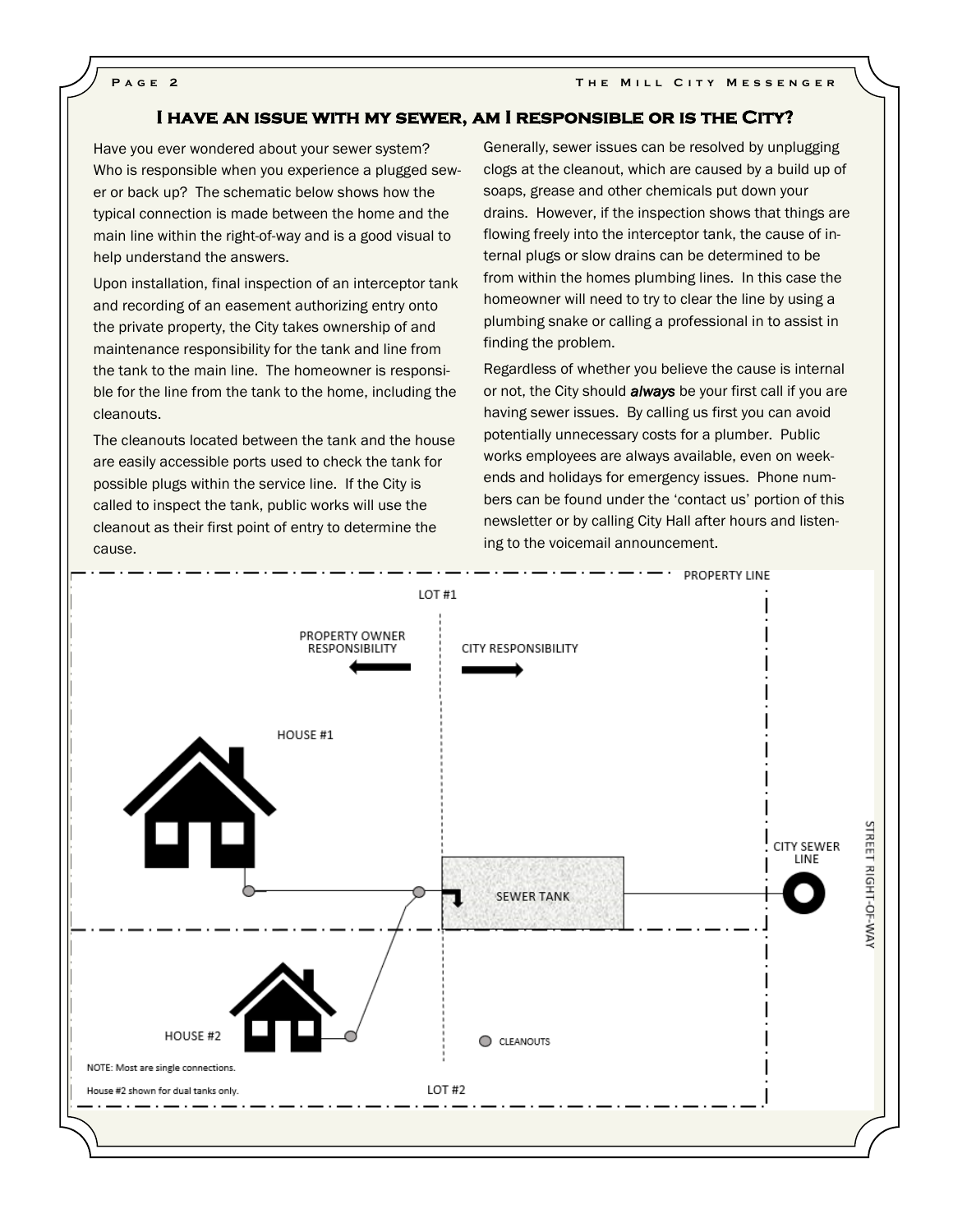#### **Petition ID #2021-01 Qualifies for Ballot**

On March 5, 2021 the City of Mill City received a Prospective Initiative Petition, the ballot title for which reads:

"Caption: Should Marijuana be Sold and Processed in Mill City?

Question: Shall Mill City allow medical and recreational marijuana dispensaries; producers, processors, wholesalers and retailers?

Summary: In 2016 the voters in Mill City prohibited the sale and processing of both medical and recreational marijuana. If this initiative is approved it would allow the sale and processing of medical and recreational marijuana.

Approval of this initiative would allow the sale of both medical and recreational marijuana subject to restrictions that are currently set forth in state statutes and Mill City

Ordinance No. 384 which is codified in Title 17 of the Mill City code. Approval of this initiative would also allow the processing of medical and recreational marijuana; again subject to restrictions currently in place.

If this measure is approved the city of Mill City would become eligible for tax revenues generated by the sale of medical and recreational marijuana including state marijuana tax revenues and local tax revenues."

On Tuesday, July 27, 2021 the City Council for the City of Mill City was presented with notification of Petition ID #2021-01 qualifying to be placed on the ballot. This measure will therefore, be on the November 2, 2021 General Election ballot for consideration by the residents of the City of Mill City.

PSA! Backyard campfires can be fun but remember safety protocol: keep the fire in the ring/pit, have water readily available and make sure the fire is completely out before leaving the area. Fires can spontaneously reignite if the embers aren't doused sufficiently so double check that the water did the trick before calling it a night.



#### **Santiam Hospital Annual Sports Physical Clinics Set**

Santiam Hospital is offering school sports physical clinics on August 5th at Aumsville Medical Clinic and August 12th at Sublimity Medical Clinic. Physicals are \$10.00 each and are first come, first serve. Make sure your student-athlete is prepared to participate in their sport this year! More info below.

# UPCOMING SCHOOL SPORTS PHYSICAL CLINICS



All sports physical clinics are first come/first serve.

Aumsville Medical Clinic at Cascade High School 10226 Marion Rd SE, Turner August 5th · 4:00pm-7:00pm \$10.00 Cash/Check Only

Sublimity Medical Clinic at Stayton High School 757 W Locust St., Stayton August  $12th \cdot 2:00pm-6:00pm$ \$10.00 Cash/Check Only